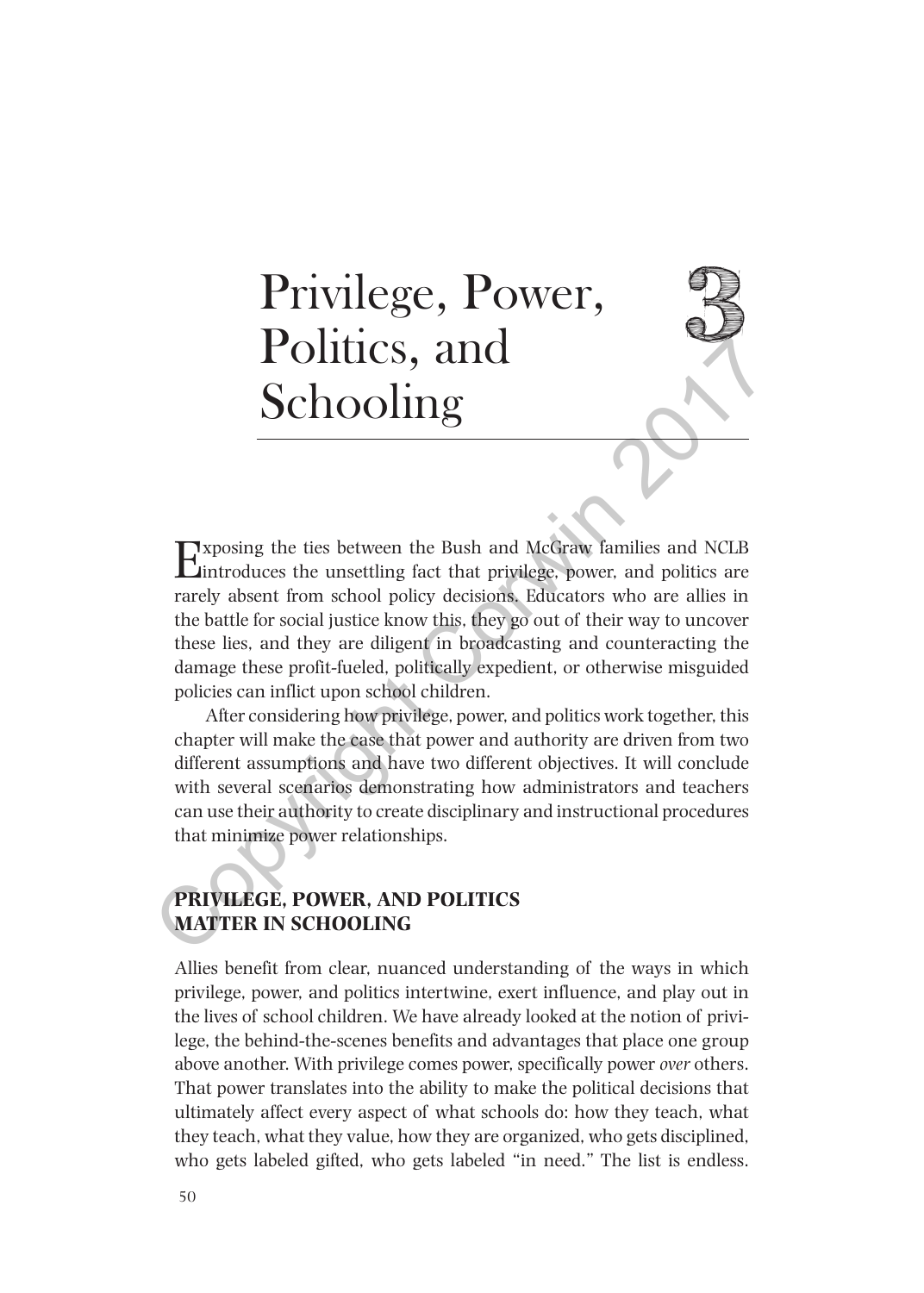

Figure 3.1 Factors That Drive What Happens in Schools

Figure 3.1 graphically represents the ways in which privilege, power, and politics work together to shape school experiences.

An example from history elucidates the ways in which privilege and power work together to affect policy. In the days of the women's suffrage movement, power resided with men, described as *captains of industry*, *breadwinners*, and *heads of the household*—all positional terms designed to indicate who has control over what and whom. Women, often referred to during that time as the weaker sex, "obviously" needed men's leadership, prowess, and strength in order for them to be safe and adequately provided for. In and out of the home, men were in charge. Prejudice against women fueled discriminatory practices that were encoded in fiercely defended policies. Men could vote. Women could not. Institutional power resided with men. Women felt the sting of oppression. For the institution to change, women were dependent upon those in power, men. Many men became allies to the cause. They lent their access to bastions of power, like the newspapers of the time, so that women could fight their battle for suffrage. Figure 3.1 graphically represents the ways in which privilege. power, and politics work together to shape school experiences.<br>An example from history elucidates the ways in which privilege. power, and power work together t

# **The** *Pow* **of Power**

What matters to those in a dominant position is to exercise the *pow* in their power: the impact felt as the dominant one controls others, exercises personal will over others, or creates situations to demonstrate how those in control possess know-how, superiority, and merit compared to those who are on the margins, who have less power, or who are vulnerable.

Winning power and using it has reached epic heights. We see evidence of abuse of power in areas that were once civil, transparent, and open. On TV and radio talk shows, what once were *talking heads* are now ye*lling heads* engaged in a pitched battle to control the conversation by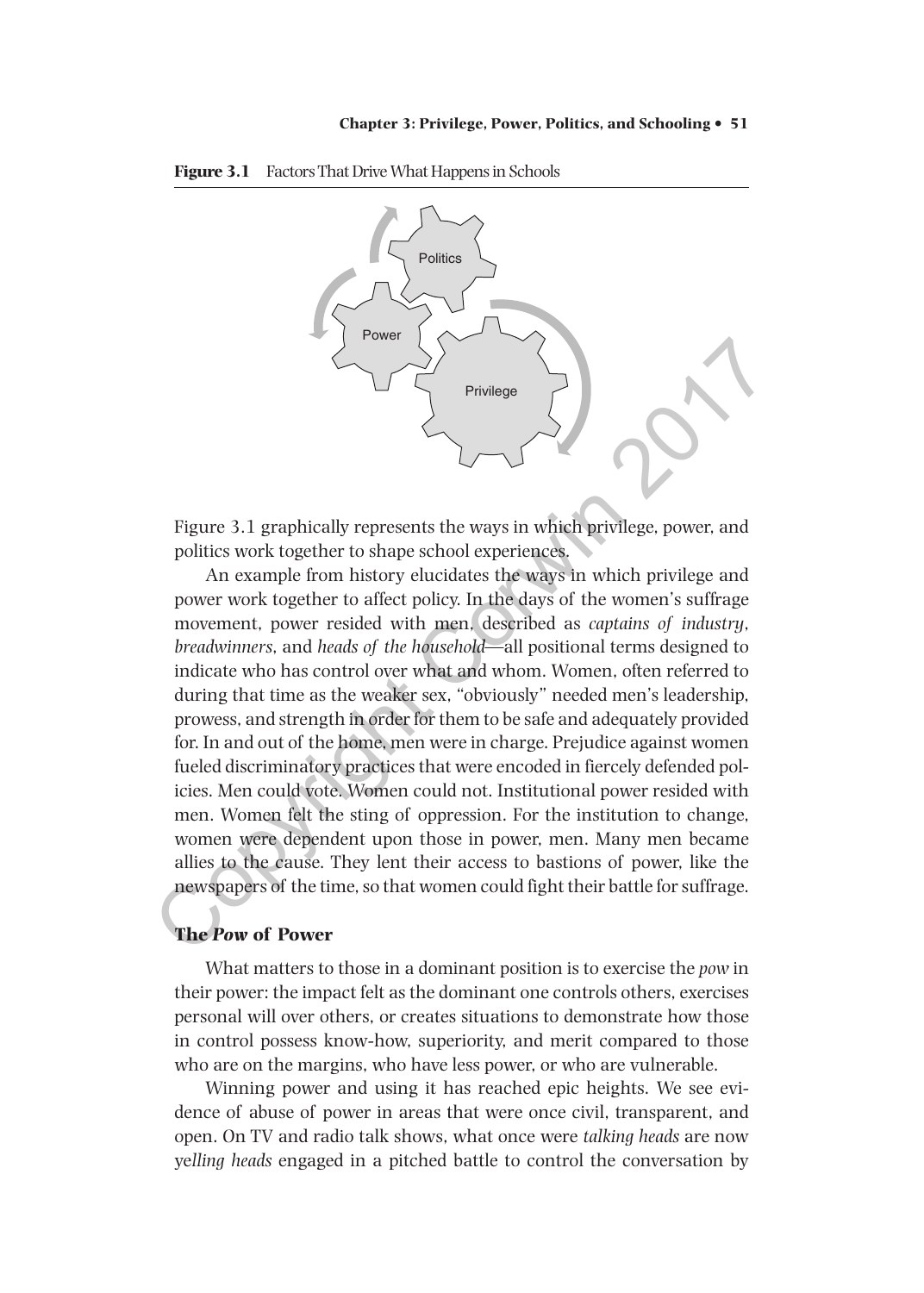outshouting, interrupting, and silencing those who think differently about an issue. At Board of Education meetings, individuals and groups come to the microphone to denigrate others, monopolize discussion, or harp on a single, narrow personal agenda item.

On a larger scale, we see how power manifests itself as an addictive drug, especially in the world of politics. Government gridlock in the United States is deemed a favorable alternative to open debate about substantive issues. Muzzling scientists and cabinet ministers was the method of control recently exerted by the Harper government in Canada.

Institutions that make power the centerpiece of their operating system produce an organization of profound distrust, rampant cynicism, sometimes overt rage. Exercising legitimate authority, on the other hand, can rebuild trust, restore optimism, and reestablish serenity.

# **"AUTHORING" A NEW POWER RELATIONSHIP**

There is a difference between power and authority. Social institutions, like government and education, possess a legitimate authority as part of the social contract with their constituency. In a perfect world, this contract is organized to maintain order, provide services, and ensure fairness; in other words, to serve the people for the benefit of all. The people who make up social institutions like government and education would benefit from understanding the difference between power and authority. Indeed, the exercise of genuine authority could—and should—be liberating for all members of an institution, those who serve and those who are served by the institution. This happens if one understands and applies the original meaning of the word *authority*. At its root is the familiar word *author.*  What do authors do? They create. They originate. They instigate. In its earliest sense, the word *author* meant "one who causes to grow," as those who write, or have been affected by the written word, know very well. stantive issues. Muzzing scentists and cabinet ministers was the method<br>of control recently exerted by the Harper government in Canada.<br>Institutions that make power the centerpiece of their operating sys-<br>tem produce an o

The voice of authority is separate from the voice of power. Authority and power have vastly different aims. Where power seeks domination, authority seeks growth, the common good, what is ethical (Saul, 2014). Unfortunately, over the years authority has been conflated with power. The word *authoritarian* says it all.

Those who speak from and use genuine authority, however, are ethically and morally credible. Ethical and moral behavior demands attention to others, concern about balance, application of the principles of fairness. Those who speak from and use this type of authority are allies, workers on behalf of social justice. Their goals are to dismantle manifestations of power, dominance, and narrow interests.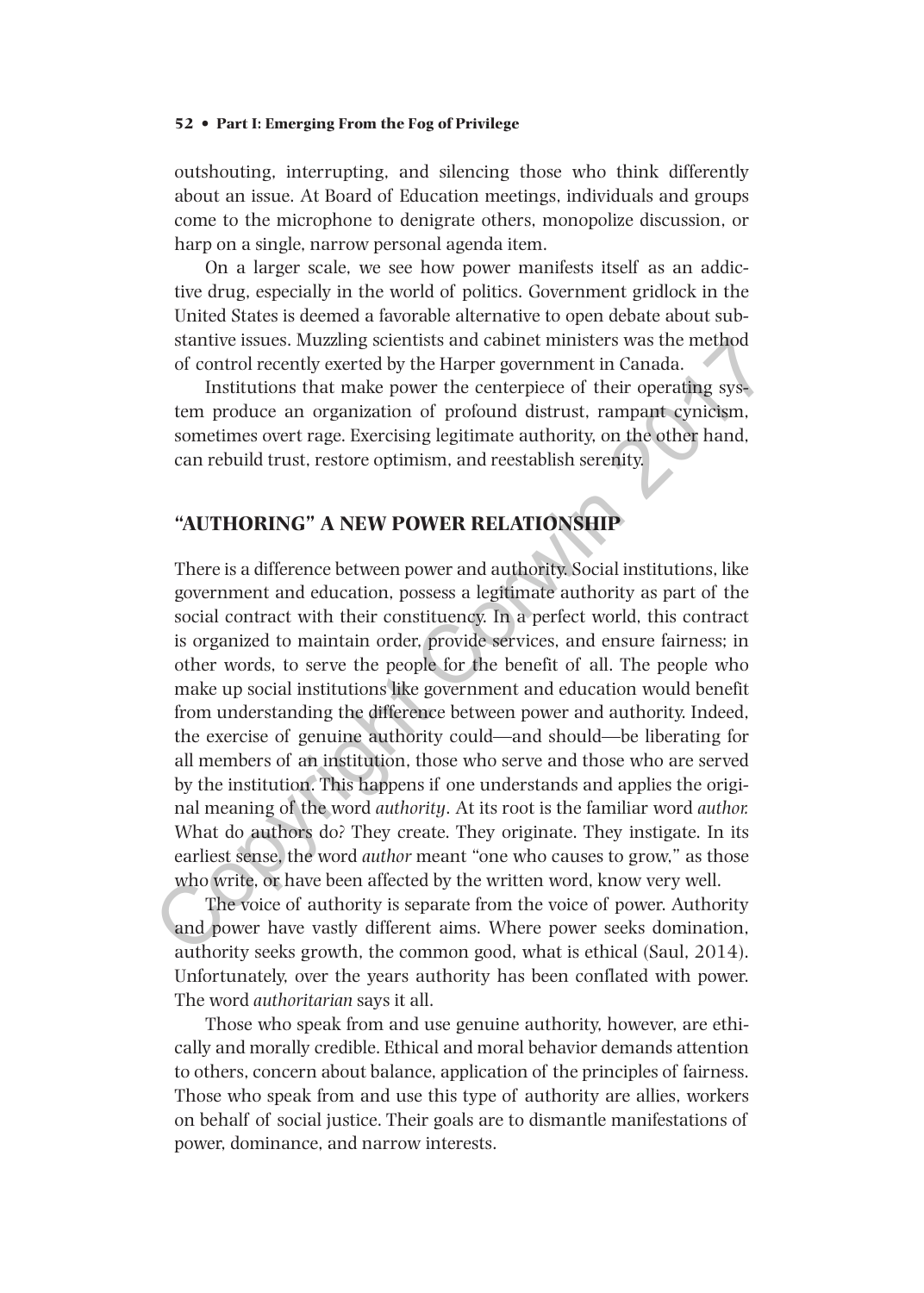#### **Educational Policy and Power**

Educational policy is not neutral. It is often driven by less than noble motivation, a purposeful misreading of the human condition, and/or a desire to dominate. At the same time, there are those operating in the system who try their best to counteract the damage that adherence to official policies can inflict. The following paints a portrait of the way power and politics play out in school policy and practice. It is, admittedly, an extreme example. It also suggests the ways in which authority can be exercised to mitigate the damage done by these wrongheaded policies.

## *Police Presence in Math Class Does Not Add Up*

As I struggled to make sense out of the 2015 video showing a police officer picking up and throwing a student across a classroom, my social justice lens reminded me to consider two things. First, bad anthropology leads to bad school policy. Second, if the only tool you have is a hammer, every problem looks like a nail*.* Why else would a teacher and an administrator call in a police officer to handle a routine school infraction and stand by idly watching a student being manhandled?

Bad anthropology, a belief that American school children—some of them, at least—are by nature evil and violent and need constant, robust monitoring, drove the decision to bring police officers into the South Valley High School in South Carolina, just as it has done in legions of schools throughout the nation. Not surprisingly, the darker and poorer the population, the more prevalent are heavy-handed policing, onerous metal detectors, and unforgiving disciplinary procedures. an extreme example. It also suggests the ways in which authority can be exercised to mitigate the damage done by these wrongheaded policies.<br>
Police Presence in Math Class Does Not Add Up<br>
As I struggled to make sense out

This close relationship between law enforcement and learning is incongruent, it is closely related to the war-on-drugs and anti-violence-inschools fervor that gave us "zero tolerance" policies, and it has been costly.

According to a study published in 2010 by the Advancement Project, American school children are now the second-most "policed" group in the United States, second only to prison inmates. A parade of disturbing data populates this report, most notably the shockingly high increases in exclusionary disciplinary actions and school arrests, often for minor infractions. According to the report, these early school encounters with the criminal justice system contribute to the increase in students leaving the school systems to become part of the prison system (Advancement Project, 2010).

In the summer of 2011, a group of high school students from the Chicago Public Schools decided to call attention to the excessive policing that the district had put into place in its schools. In analyzing Chicago's school budget, they determined that the school district allocated fourteen times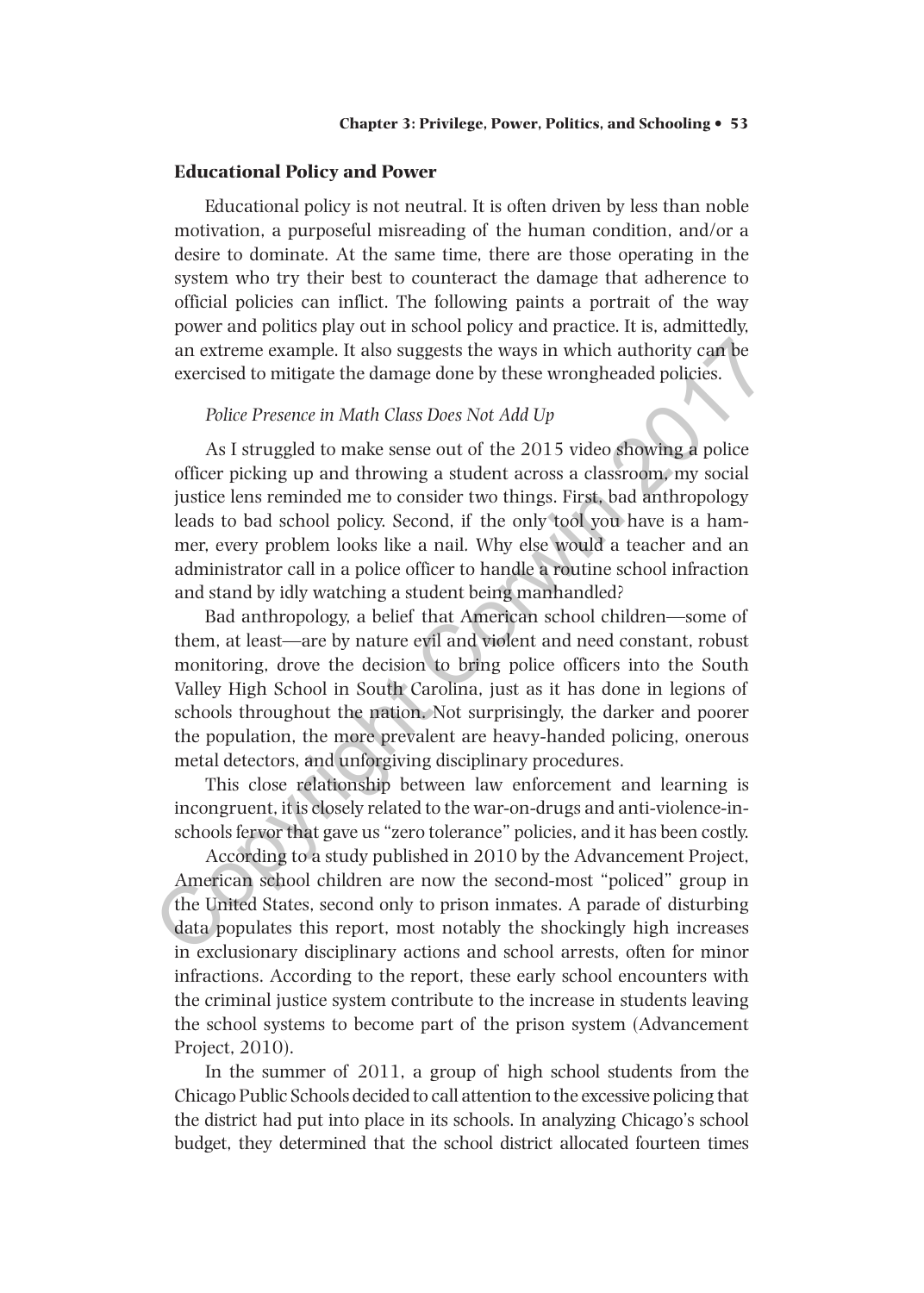more money for security and police services than for college and career counseling. If budgets are a statement of an institution's value system, then what the students uncovered is testimony to a value system sadly askew.

# *Values Drive Behavior*

My first job after I left the classroom was dean of discipline in a suburban high school in New York State, a position I shared with a former physical education teacher and football coach. We were a strange sight: the burly football coach, affectionately known as *Big Al,* and the tiny, bookish English teacher. One of our first official tasks was to attend a fullday training session sponsored by the local police department, which was designed to teach school administrators and deans how to "take down unruly students." Really? I thought. Not on my watch. Nor was it a priority on Big Al's, as it turned out.

We used to joke that every time there was a fight in the cafeteria, Big Al was elsewhere and I was left to deal with the situation. But, as Big Al pointed out, would the situation have been handled any differently had he been present? The answer, of course, was no. Both of us possessed a repertoire of tools and skills to defuse a situation, to appeal to what we believed was the inherent goodness of our students, and to demonstrate that we understood that teenagers are tightly wound bundles of conflicting emotions who often make bewilderingly bad choices. In short, we believed in cultivating relationships and in discipline with dignity. physical education teacher and football coach. We were a strange sight:<br>the burly football coach, affectionately known as *Big All*, and the tiny,<br>bookish English teacher. One of our first official tasks was to attend a fu

# **HOW AUTHORITY CAN COUNTERACT POWER-DRIVEN POLICIES AND PEDAGOGY**

We were not alone. Over the years, I have encountered some of the most amazing educators, working in some of the most challenged communities in the United States and Canada, who possess a range of creative, dignity-preserving, and effective ways of addressing the inevitable conflicts, testing of the rules, and infractions—big and small—that take place in schools. And they remain true to their convictions, despite student handbooks, district policies, and legislation that aim to constrain their behavior to a narrow band of predetermined reactions and punishments and uneven power dynamics.

#### **Addressing Schoolwide Discipline Using Authority, Not Power**

The following examples demonstrate how several administrators have exercised authority, in the sense of authoring creative responses to the need for safe and orderly schools, as opposed to exercising power. In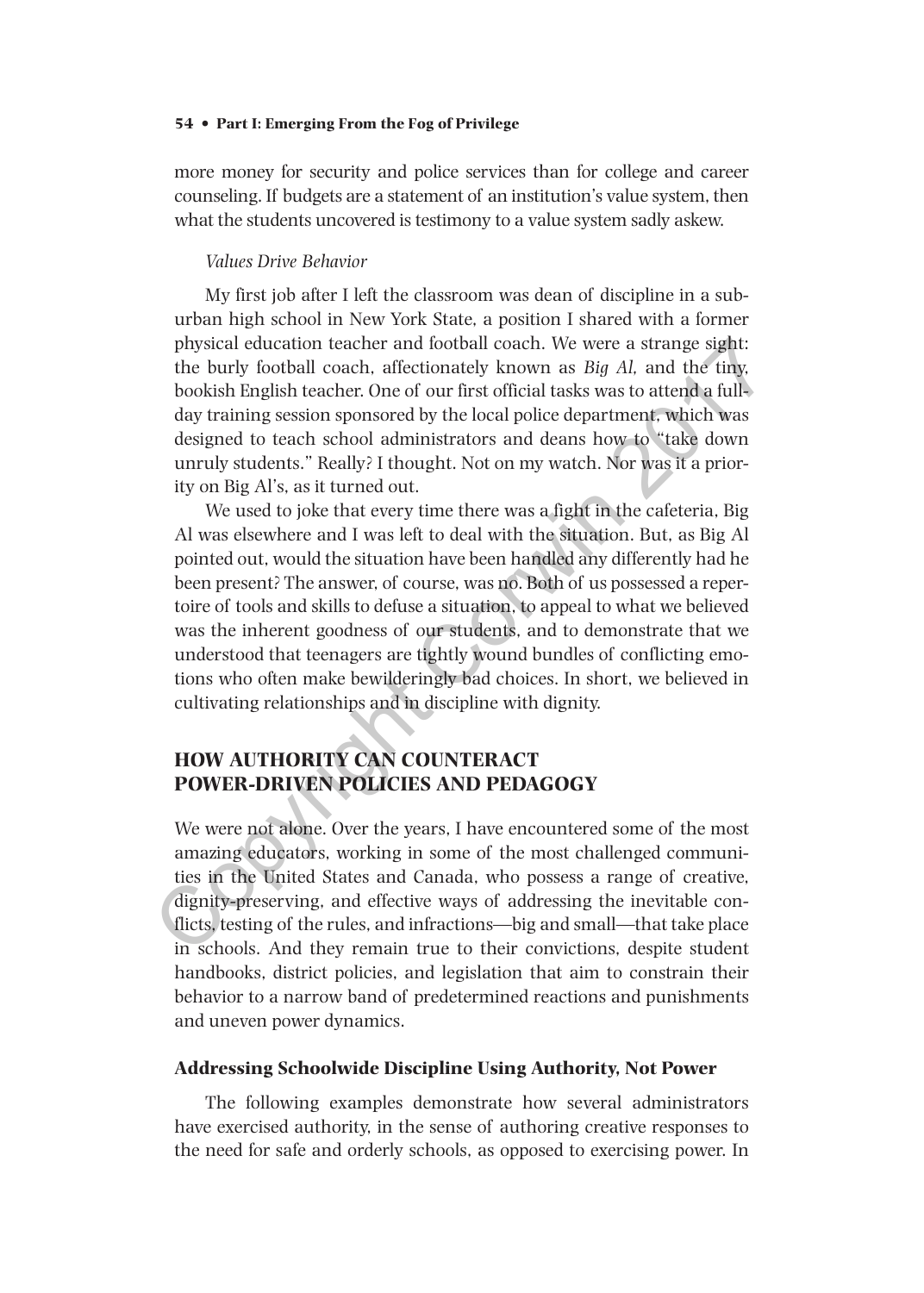fact, in many instances, these responses are a direct reaction to previously harsh, oppressive measures designed to control behavior rather than shape behavior. Although these examples come from the ranks of administrators, there is direct applicability to the ways teachers can address discipline issues in their classrooms.

- Some administrators take an understated, but affirming approach, like Ms. S., who greets students referred to her for any infraction with the words, "You know, we *want* you here." Then she guides them to think through what they did and where they might have had a chance to make a different decision.
- Or take the example of the middle school principal tasked with reducing the number of incidents of weapons being brought into schools. He and two other colleagues were facing the same situation. His colleagues hired more security guards to patrol the halls. He brought in grandmothers. His school experienced the most dramatic drop in weapons-carrying infractions and violent incidents.
- And there are others, like Mr. D., who took over a middle school that was run like a prison. There were frequent lockdowns; violent encounters on and off campus; no field trips, clubs, or other activities. During his first year, two students found the decomposing body of a murder victim on school grounds. In a second incident, a gunman entered the school, threatened to kill a teacher, and robbed two employees. Undaunted, and convinced that his students were children who deserved better, Mr. D. created an island of safety in this sea of trouble. Today, the school day starts and ends with meditation to help students and teachers alleviate the high levels of stress that accompany lives lived in the unstable margins. A Community Care Team has partnered with local businesses and organizations to provide on-site counseling, beforeand after-school academic support, Saturday programming, and a full range of clubs and activities. me was set, who greets students reter to the ion any mind control with the words, "You know, we want you here." Then she guides them to think through what they did and where they might have had a chance to make a different
	- Finally, there is Mr. L. His school is not unlike Mr. D's in terms of the challenges present and the transformation that occurred under his watch. Mr. L. begins each day with a reminder of the school rules. There are only two. "Be safe. Be kind." For reasons of "safety," the former administration welcomed a police substation on the school grounds. Mr. L. believed that this sent the wrong message to his students, many of whom had incarcerated parents. One of his first tasks was to invite the police to leave. If only other schools would extend the same invitation.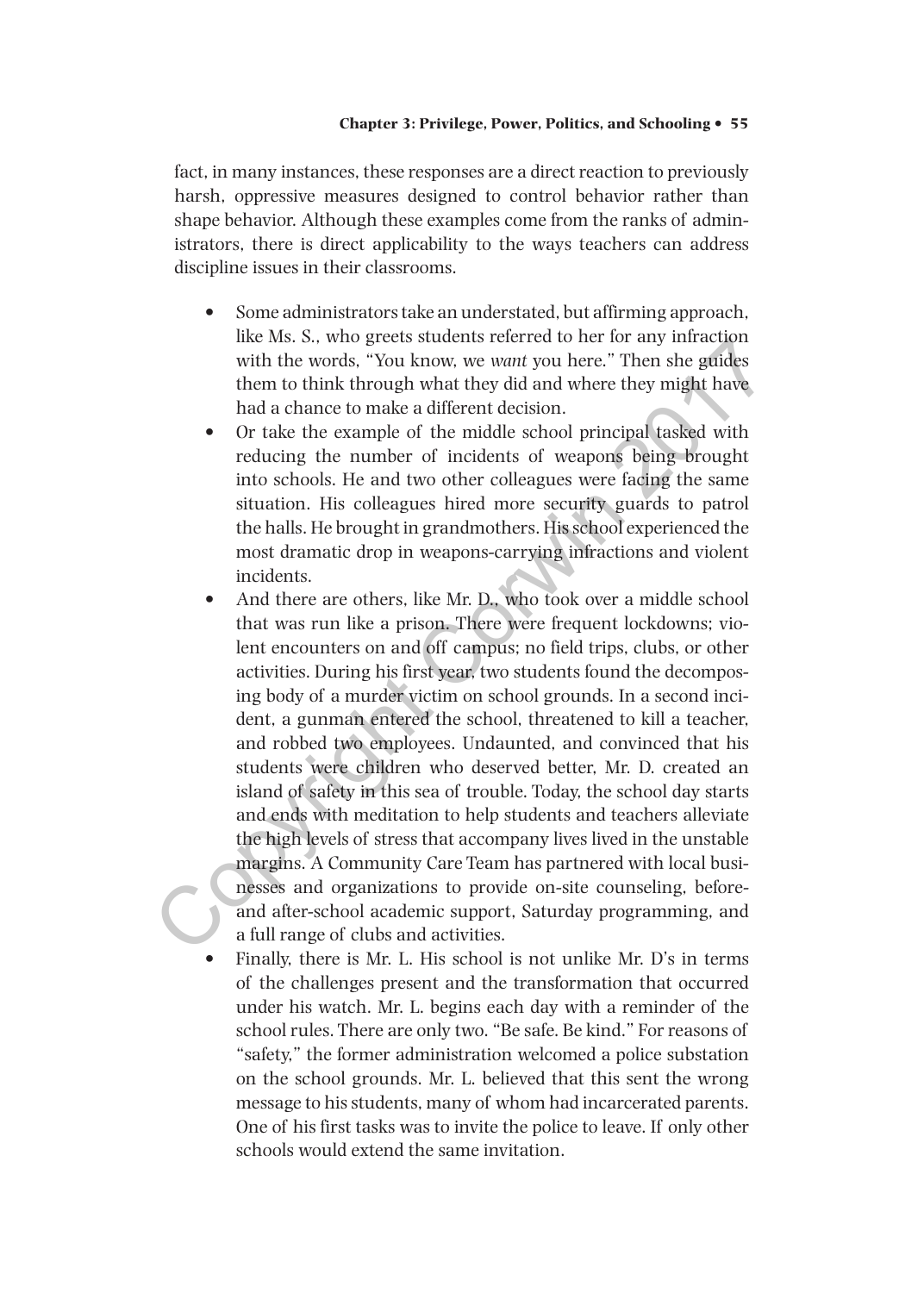One of the messages these vignettes have in common is that seeing people *as* problems is significantly different than recognizing that all of us *have*  problems. One is a condemnation of personal merit. The other is recognition of the human condition. The first orientation often results in imposing more and more rules on behavior. The second allows for enactment of creative solutions that present positive messages about student self-worth.

Before looking specifically at power and authority from the classroom angle, the activity in Figure 3.2 will help you articulate the difference between power and authority as portrayed in the previous scenarios.





How did the educator use his or her authority to create an alternate solution?

# **Addressing Classroom Discipline Using Authority, Not Power**

Administrators create and sustain the school climate. Teachers create and sustain the classroom climate. How administrators and teachers choose to orient themselves to the myriad policies and required practices that circumscribe their responsibilities is, to a certain degree, a matter of discretion. In most instances, sound judgment that works to create solid relationships with students helps circumvent the need to apply draconian, one-size-fits-all disciplinary policies or stultifying approaches to learning and teaching. angle, the activity in Figure 3.2 will nelp you articulate the difference<br>between power and authority as portrayed in the previous scenarios.<br>
Figure 3.2 Activity: Power and Authority Reflection<br>
Select one educator whose

## **A Tale of Two Classrooms**

The start of the school year offers teachers a golden opportunity to coauthor classroom operating principles that lay the foundation for a socially just school.

Teachers and students know the importance of the first days of school for establishing expectations, for setting the tone, and for sizing each other up. Although rarely articulated in quite this way, teachers and students are keenly interested in figuring out the power dynamics when they meet for the first time.

Nowhere is this more evident than in how teachers go about setting expectations for behavior. Classroom management is a primary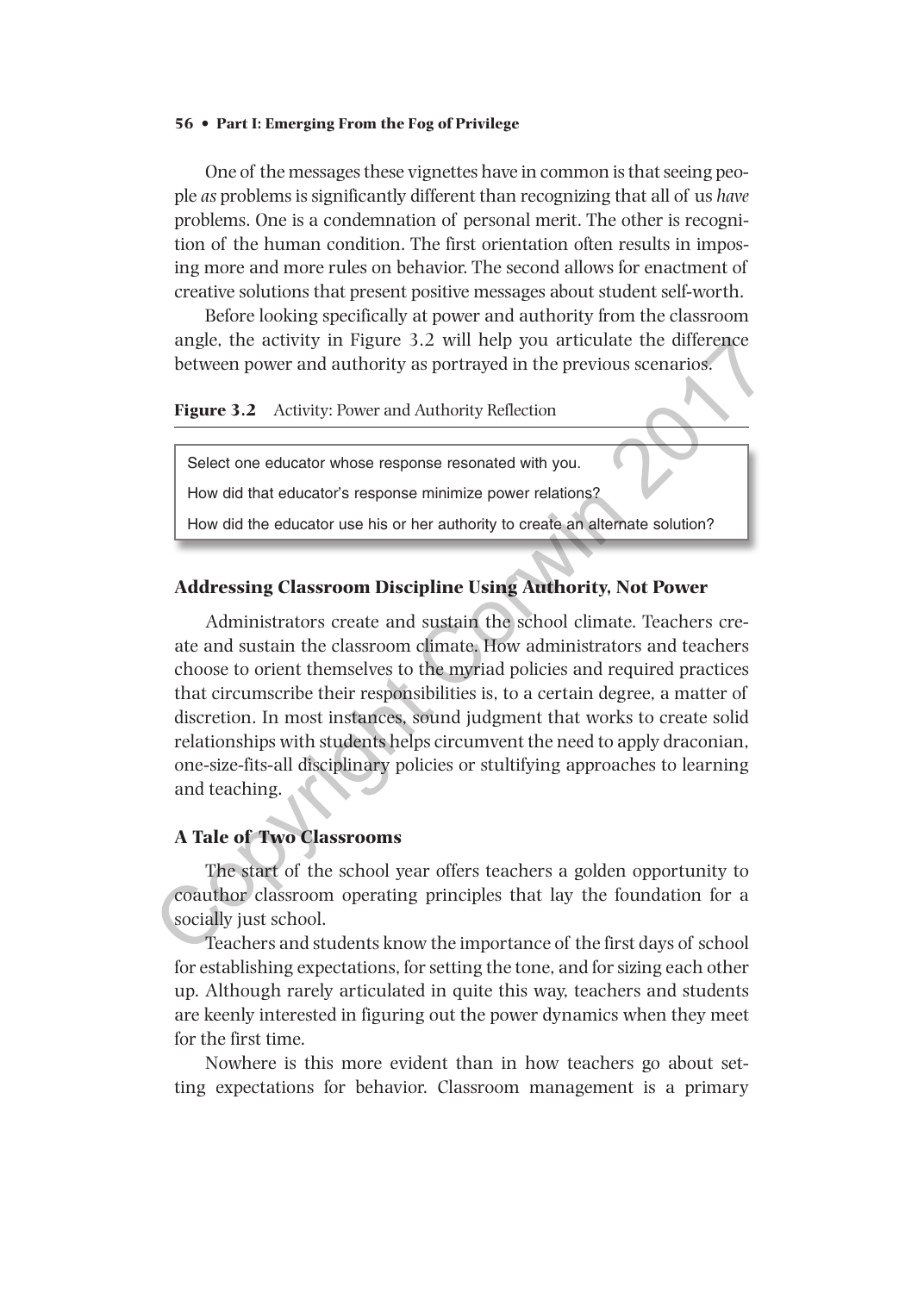concern of teachers. Teachers can choose to emphasize and exert power as their primary means of classroom management, or they can use their positional authority to creatively address the need for safe and orderly classrooms. Whatever orientation a teacher selects is driven by different questions, sends different messages, and has different results.

To highlight how authority can be used in the service of social justice, two approaches to classroom management will be contrasted. In the first example, the teacher attempts to invite students into the process of establishing rules for behavior but unwittingly ends up emphasizing aspects of power. In the second, the teacher uses her authority to reorient the discussion away from rules for behavior, opting instead to focus on the classroom as a learning and teaching community.

## **Rule-Bound Classrooms Lead to Rule-Bending Students**

Posters like the following can be found in many classrooms, and they contain much useful information about the teacher's approach to discipline.



example, the teacher attempts to multe students into the process of establishing rules for behavior but unwittingly ends her authority to reorient the<br>discussion away from rules for behavior, opting instead to focus on th 9. WORK HARD 10. HAVE FUN Q ◎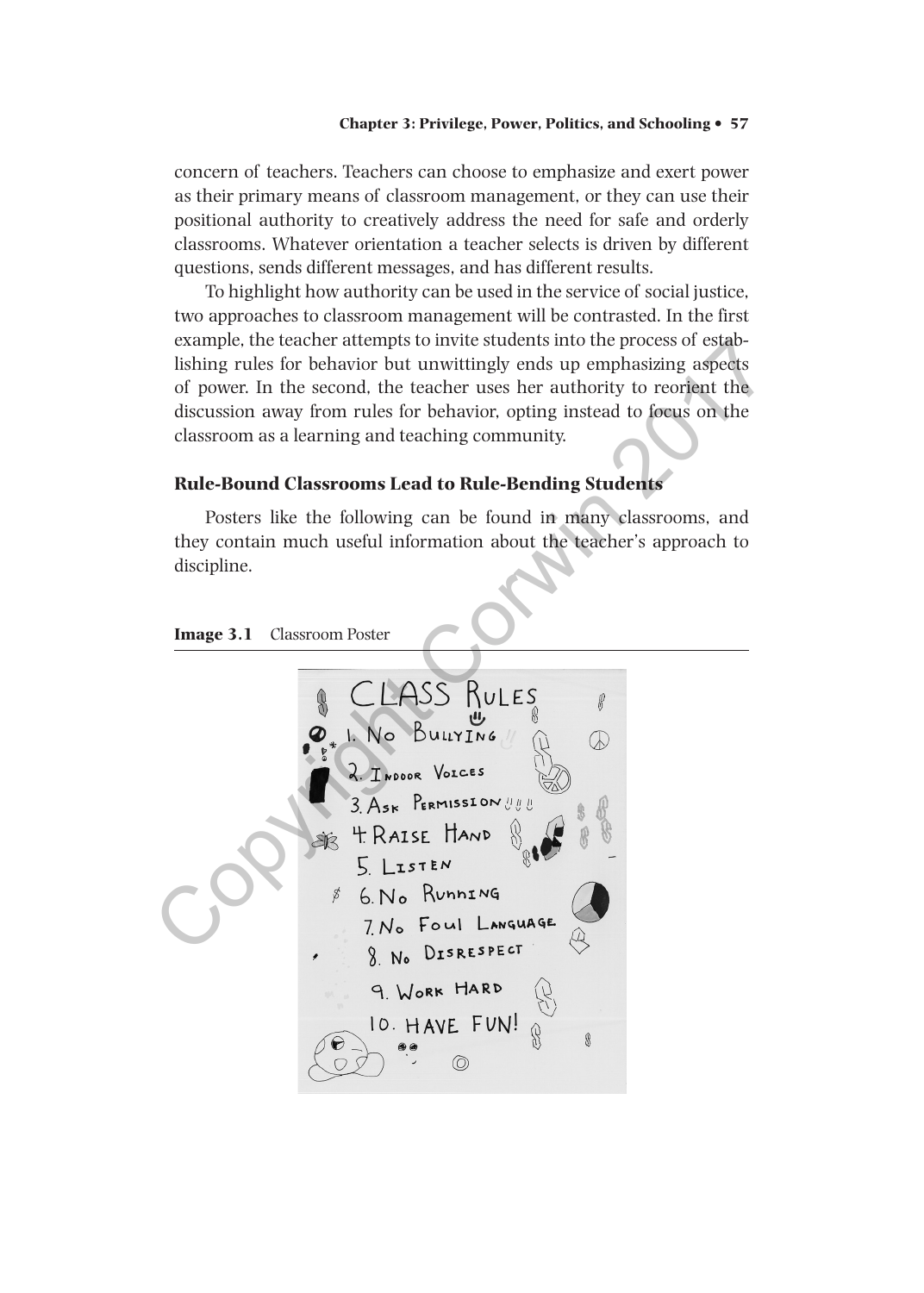#### *"Reading" the Walls: What the Poster Says*

If you look closely at this poster, you may notice several things. One of the first is that students had a hand in creating it. The poster is decorated with student-drawn symbols and images. Teachers often explain that they want their students to have some "ownership" of classroom rules. Based upon the wording, one can assume that the students also had a hand in generating the rules, another nod toward "ownership" and a somewhat common practice.

*Questions Raised.* Despite this intention, engaging students in creating a poster such as this raises a number of issues. First, spending time on a task such as creating classroom rules as one of the first things a teacher asks students to do to start off the year highlights rules and regulations as something of major importance. Additionally, it is hard to overlook the overall message implied by the creation of a litany of ten rules. By encoding as rules things like *No Bullying, Indoor Voices, Raise Hands,* etc., the implication is that students *engage* in bullying, *do not use* indoor voices, and *do not raise* their hands. In other words, the overall approach comes from a deficit model associated with student behavior: These students do not know how to behave. They require rules to remind them how to behave. Unfortunately, over the years, this is precisely the message that some students receive and can easily internalize. **Questions Raised.** Despite this intention, engaging students in creating a poster such as this raises a number of issues. First, spending time on a task such as creating classroom rules as one of the first things a teach

**Possible Results.** In addition, trying to maintain strict adherence to a litany of rules is exhausting and rarely productive. Laying down rules often results in a strong invitation to break them. Rule-bound classrooms result in rule-breaking students. Some would call this a power struggle.

# *Change the Conversation and You Change the Culture*

How different the message would be if a different approach were taken, if a different opening-of-the-school-year task were assigned.

*A Different Approach.* Many teachers begin with a different approach and set of suppositions. Many assert that they and their students are part of a powerful learning-teaching community. Students are then invited to enumerate what a learning-teaching community looks like, feels like, and sounds like. The message, the implications, and the outcome change.

This approach totally shifts the conversation from an emphasis on behavior and rules to an emphasis on learning, teaching, and community. It also flattens the power dynamic. The assertion that the teacher *and* the students are both and always learners *and* teachers evens out the power dynamic normally associated with the role of the teacher and the role of the student.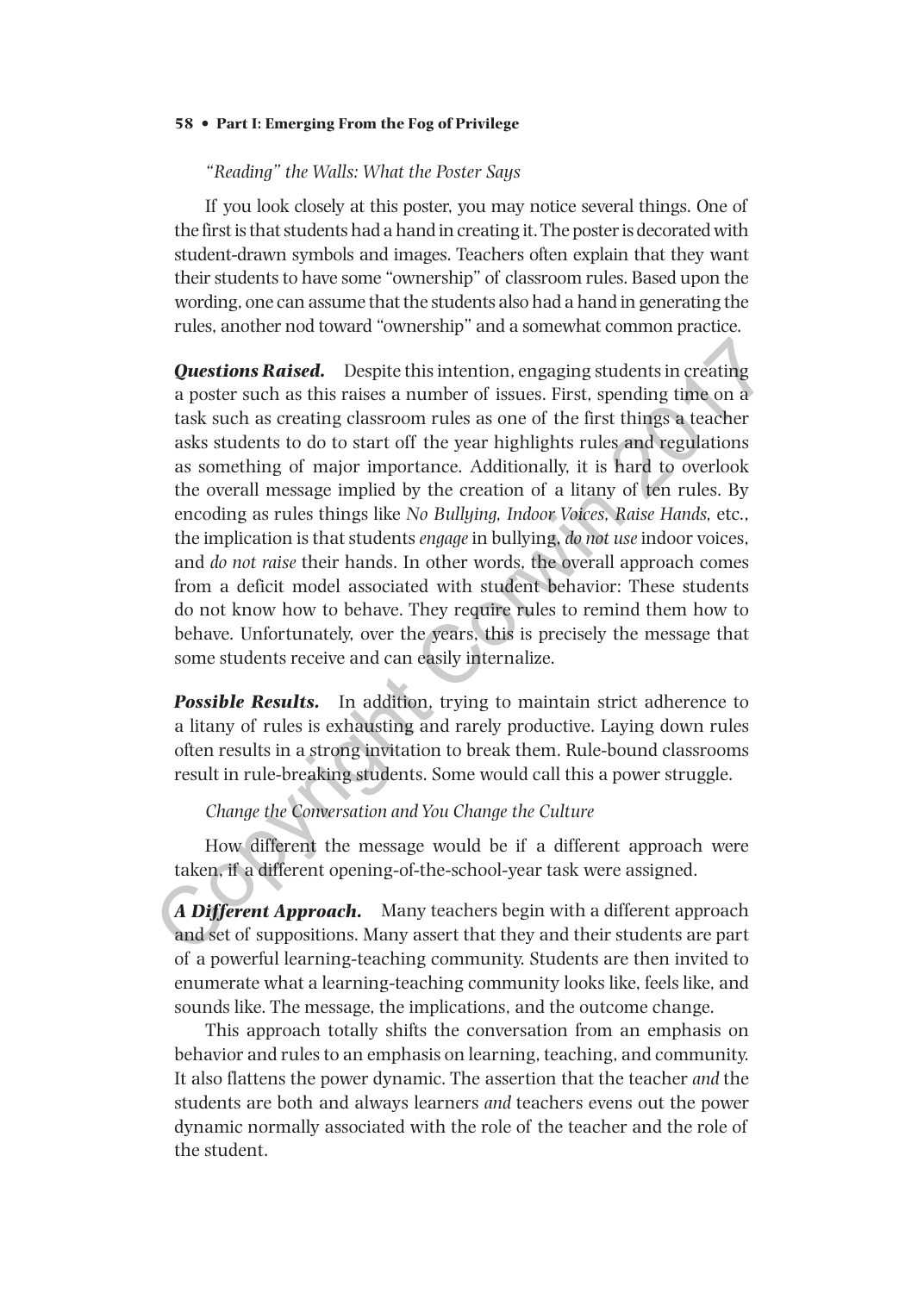**Ongoing Emphasis on Learning and Teaching.** The task is generative. After students—and their teacher—make their first foray into describing a powerful learning-teaching community, they can continue to add to their list throughout the year. Regularly asking students to reflect upon what they learned about themselves as a learner, as a teacher, or as a community member clarifies expectations and sends a strong message about who is in charge. The expectation is clear: Everyone is a learner, a teacher, and a community member. The message is clear: As members of the community, they are all expected to engage in a cycle of improvement and deepening understanding about what these roles mean. The message that each person is in charge of becoming a better learner, teacher, and community member can be further amplified and reinforced by asking students from time to time to make a commitment to something specific they would like to do that would enhance their contribution to their learning-teaching community.

*How Is Social Justice Manifested?* In the first scenario, the rule-bound classroom, the power structure is clearly evident. Students need rules to behave and reminders about how to behave. Student-generated or not, the implication is that teachers are in charge of maintaining classroom order. Rules govern what is acceptable and what is not. Students are required to follow the rules or face sanctions. (Indeed, in many classrooms these sanctions are explicitly laid out. Often, those in violation of the rules are publically called out with their names on the board and check marks placed beside their names for each infraction.) These systems perpetuate power *over* others, rather than providing opportunities for self-governance and decision making. munity member. The meassage is elerar. As members of the community, they are all expected to engage in a cycle of improvement and deepening understanding about what these roles mean. The message that each person is in cha

In the second scenario, the script is flipped. Learning, teaching, and community are central and valued, as is each individual's capacity to contribute to building a stronger learning-teaching community. In the second scenario, teachers and students exercise power *with* each other, a hallmark of a socially just school.

Figure 3.3 summarizes key points about the differences between the two approaches.

**Figure 3.3** Comparison of a Socially Just Classroom and a Rule-Bound Classroom

| <b>Socially Just Classroom</b>                                                                  | <b>Rule-Bound Classroom</b>                      |
|-------------------------------------------------------------------------------------------------|--------------------------------------------------|
| QUESTION: What does a learn-<br>ing-teaching community look like,<br>feel like, and sound like? | QUESTION: What should our<br>classroom rules be? |

*(Continued)*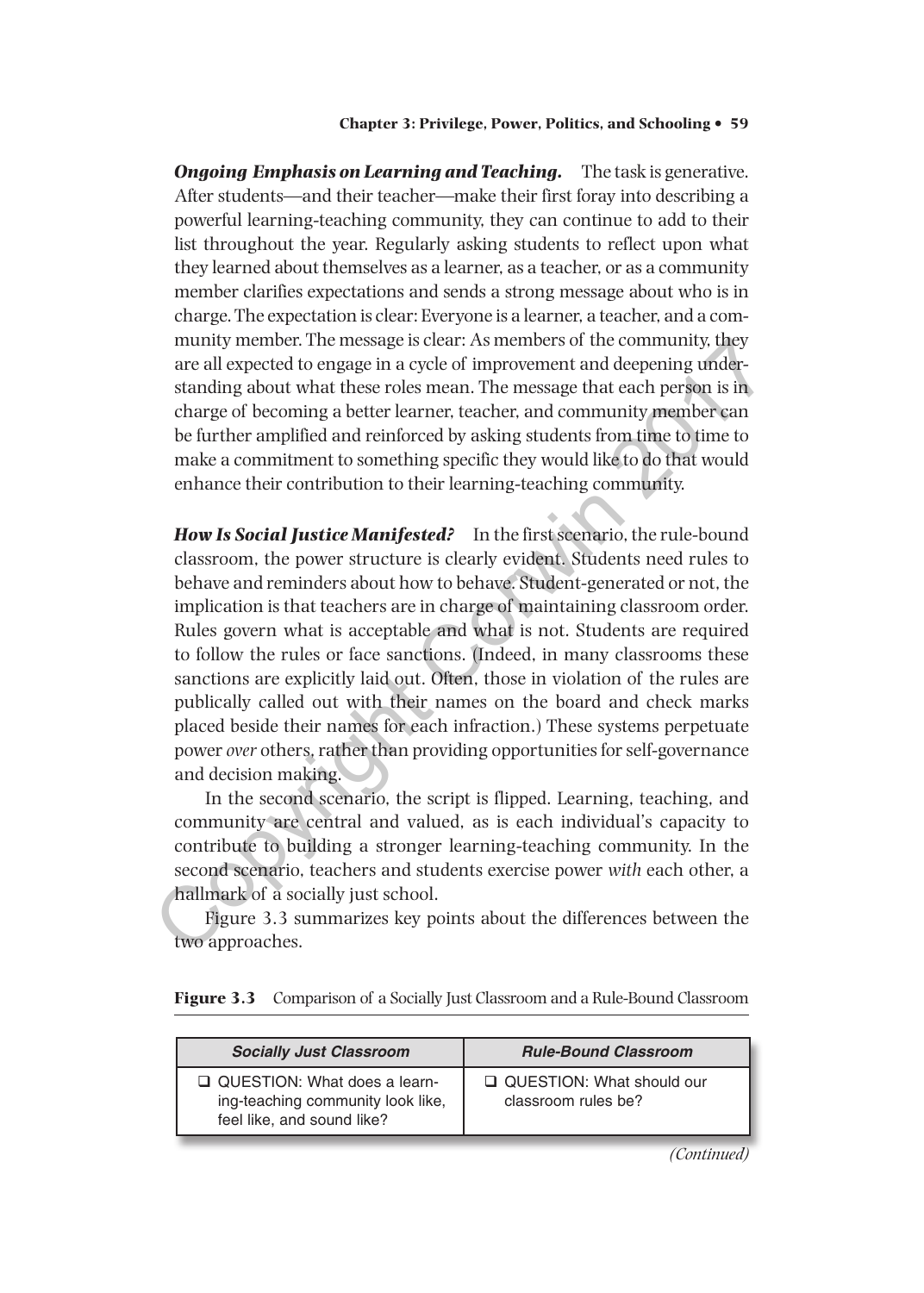#### **Figure 3.3** (Continued)

| <b>Socially Just Classroom</b>                                                                                                                                                                                                                                                                                                                                                                                      | <b>Rule-Bound Classroom</b>                                         |
|---------------------------------------------------------------------------------------------------------------------------------------------------------------------------------------------------------------------------------------------------------------------------------------------------------------------------------------------------------------------------------------------------------------------|---------------------------------------------------------------------|
| ASSUMPTION: The teacher and<br>students are part of a learning-<br>teaching community.                                                                                                                                                                                                                                                                                                                              | ASSUMPTION: Students need<br>rules in order to behave.              |
| MESSAGE: Our focus is on learn-<br>ing, teaching, and community, and<br>students know how to contribute to<br>all three.                                                                                                                                                                                                                                                                                            | $\Box$ MESSAGE: If a rule is broken,<br>there will be consequences. |
| RESULT: Students "coauthor" a<br>healthy, mutually supportive learn-<br>ing-teaching environment.                                                                                                                                                                                                                                                                                                                   | RESULT: Students and teacher<br>are placed in a power struggle.     |
| just schools. Socially just schools<br>articulate their purposes;                                                                                                                                                                                                                                                                                                                                                   |                                                                     |
| advance a concern for social injustice;<br>continually (re)focus around learning;<br>pursue a culture of innovation;<br>enact democratic forms of practice;<br>are community minded;<br>display educative forms of leadership; and<br>Activity: Key Characteristics of Socially Just Schools<br>Figure 3.4<br><b>Reflection</b><br>Which aspects of this description are evident in the ways in which discipline is | engage in critical literacies (as cited in Smyth, 2004, p. 19).     |

- articulate their purposes;
- advance a concern for social injustice;
- continually (re)focus around learning;
- pursue a culture of innovation;
- enact democratic forms of practice:
- are community minded;
- display educative forms of leadership; and
- engage in critical literacies (as cited in Smyth, 2004, p. 19).

## **Reflection**

# **Addressing Curriculum and Methods Using Authority, Not Power**

Teachers have the potential to exercise power *over or with* students in matters beyond their approach to classroom management. How they orient themselves to learning and teaching sends strong messages about who is in charge and how.

Ms. P., a newly hired English teacher, took on the challenge of trying to resuscitate a senior elective, Philosophy and English, slated to be cut due to low enrollment. The semester after she took it over, additional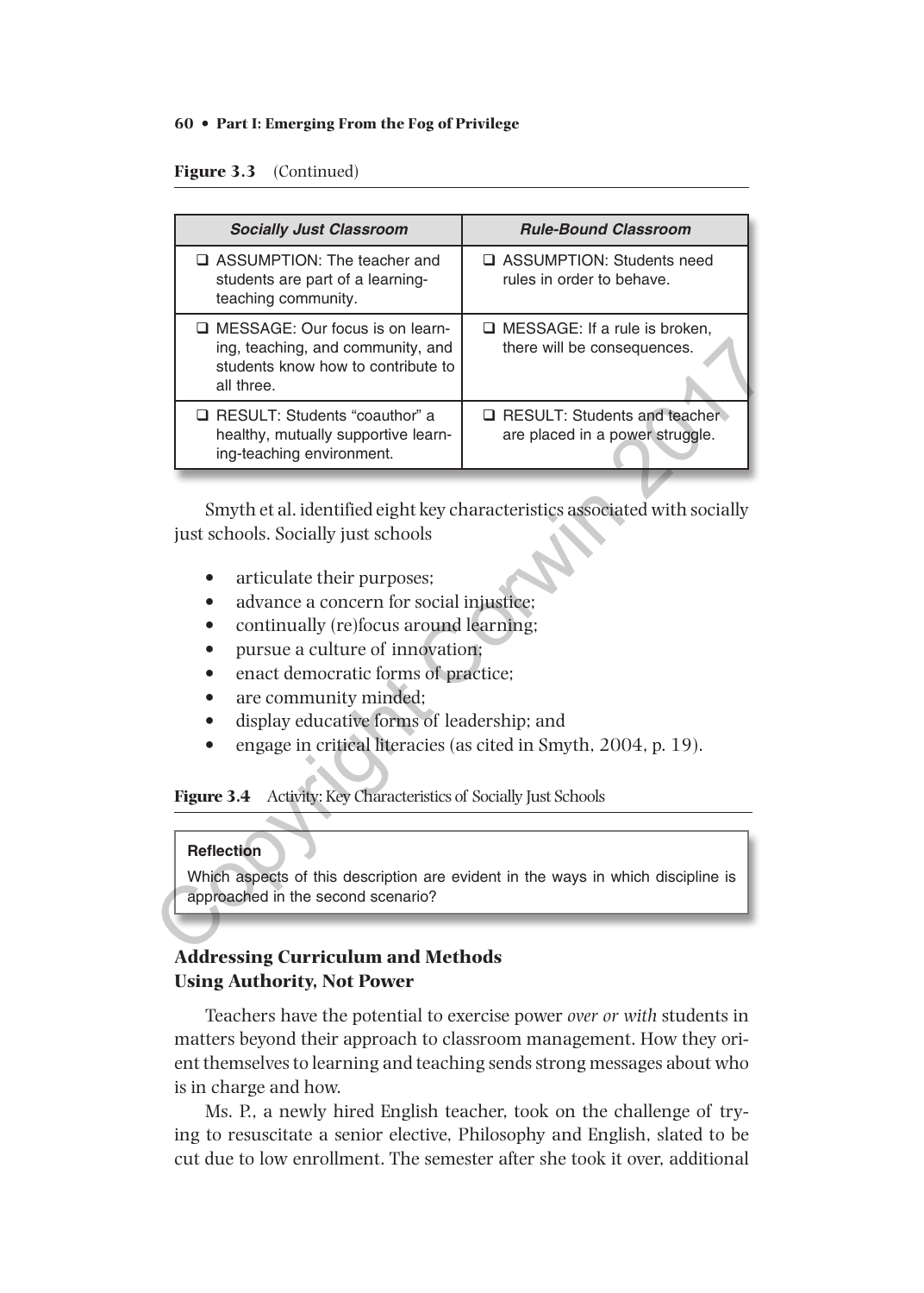| <b>Figure 3.5</b> |  | Pedagogy and Social Justice |
|-------------------|--|-----------------------------|
|-------------------|--|-----------------------------|

#### **Reflection**

Grace Feuerverger (2007) defines education as "a sacred life journey, a quest toward liberation." How does the pedagogy employed by Ms. P. echo that sentiment and relate to social justice?

sections needed to be opened to accommodate the seniors who wanted to spend their last semester reading Kierkegaard and Plato, Confucius and de Beauvoir.

Her classroom was located in a dinghy afterthought of a wing that was added onto the high school during an enrollment bubble. "The Wing" was universally despised. Its hard-to-access, hard-to-heat, and dark series of classrooms was capable of destroying any enthusiasm for learning but not in Ms. P.'s classroom.

Walk into her classroom and you would likely not be able to find her, nor would her students be sitting in rows taking notes. Instead, she would be somewhere in one of many clusters of discussion groups, prodding students to stretch their thinking, consider alternatives, account for historical context, make sense out of dense and difficult language and ideas, connect ideas to their current situation. Famously, one student was overheard saying, "I am thinking so hard my head hurts!" sections needed to be opened to accommodate the seniors who wanted to spend their last semester reading Kierkegaard and Plato, Confuctus and de Beauvoir. Her classroom was located in a dinghy afterthought of a wing that w

Unlike other high school teachers at the time, Ms. P. did not lecture from the podium, assign but not teach, or sit at her desk reading the *New York Times* while students were engaged in silent sustained reading.

# **Beliefs About Power and Authority Guide Pedagogical Choices**

Orientation to learning and teaching, like discipline, springs from a set of beliefs about where power resides in a classroom and how learning occurs. Paulo Freire (1985) says, "Education is a certain theory of knowledge put into practice everyday, but it is clothed in a certain aesthetic dress" (p. 17). If your theory of knowledge is that the teachers or books or curriculum guides are the power sources of knowledge, then you clothe your teaching in the aesthetic of the all-knowing expert depositing bits of knowledge into the heads of the hopelessly uninformed students.

If you believe that students bring funds of knowledge into the classroom, you believe, among other things, that people are competent and they have abundant and diverse knowledge derived from their life experiences, family, and social networks (Moll, Amanti, Neff, & Gonzalez, 1992). You might also subscribe to the notion that what people know is of value